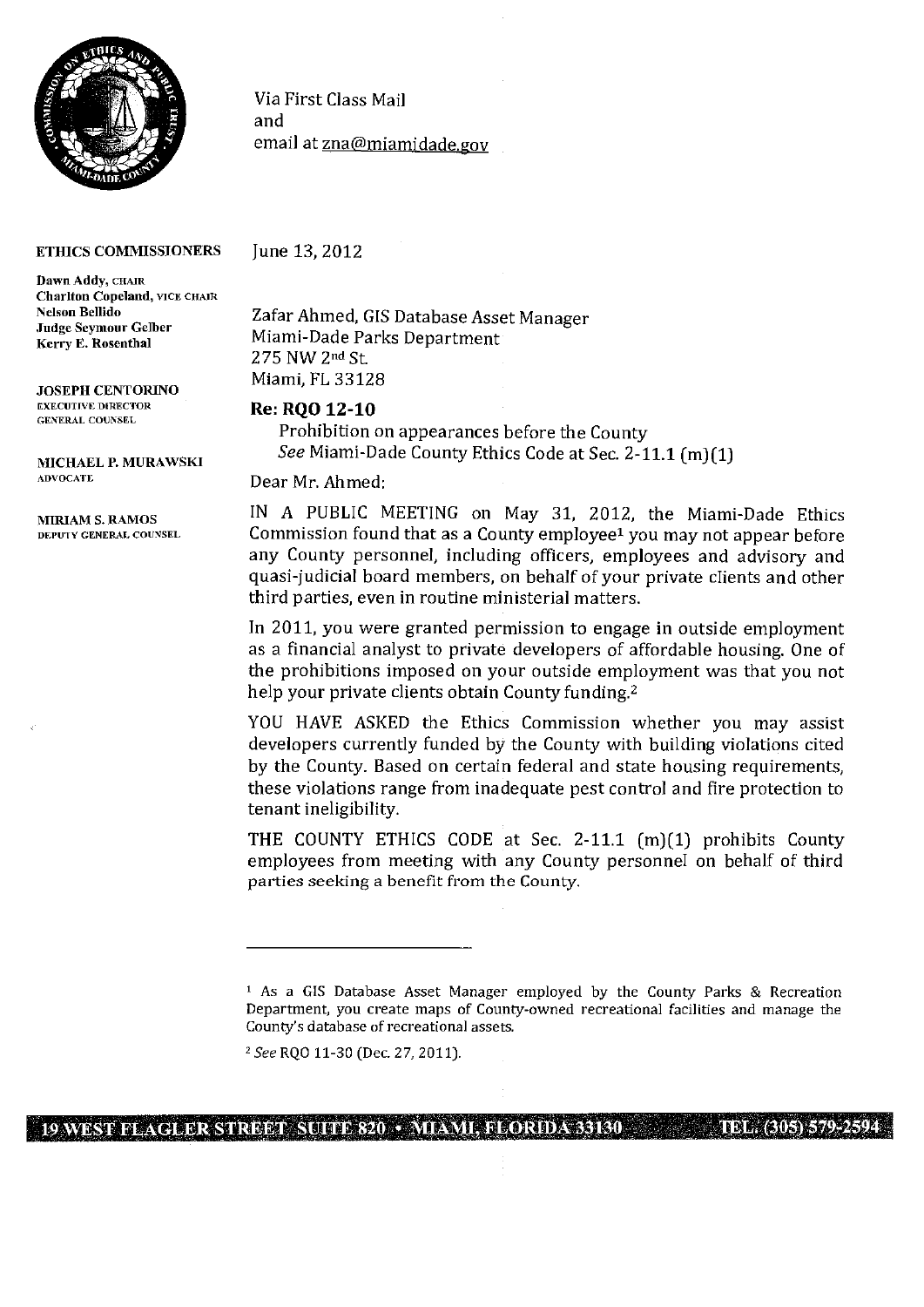The Ethics Commission opined that the plain meaning of "benefit" includes the advantage a County employee provides his client, even in routine, ministerial or clerical matters, because of the employee's familiarity with County personnel and County practices.

THREE LEVELS OF LOBBYING ACTIVITIES have been distinguished in Ethics Commission opinions:

Lobbyists in General. Under Sec. 2-11.1 (s), individuals with no current or recent employment relationship with the County are required to register as lobbyists when they advocate for items that *will foreseeobly be decided or recommended by any of the County's commissions, boards or committees or the County Mayor.* 

Post-Employment Restrictions. Under Sec. 2-11.1 (q), individuals formerly employed by the County within the past two years are prohibited from performing activities intended to influence *any official determination, regardless of whether the determination will foreseeably be decided or recommended by* any County commission, board, committee or the County Mayor.3

Unlike the general lobbyist ordinance, the post-employment ordinance expands the definition of lobbying to include advocating for decisions that may be made at the sole discretion of individual County personnel, not necessarily a voting body.

Current County or Municipal Officers and Employees. Under Sec. 2- 11.1 (m)(1), individuals serving in County positions may *not engage in*  any *discussions whatsoever* with officials, directors or staff of County government on behalf of third parties.

This prohibition is the most expansive and extends to perfunctory meetings involving ministerial issues or information requests.4

IN CONCLUSION, the intent of Sec. 2-11.1 (m)(1) of the County Ethics Code is to prevent cronyism by leveling the playing field for citizens who interact with their government. Because a County employee's mere presence on behalf of a client could result in an unfair advantage for the

**2** | RQO 12-10 Ahmed June 13, 2012

<sup>&</sup>lt;sup>3</sup> See **ROO 04-33** to Charles Danger, Director, County Building Dept.; **RQO 04-201** to Rene Rodriguez, retired Director, County Housing Agency; **RQO 04-34** to Danny Alvarez, former Director, County Transit Dept.; RQO 01-38 to Miguel de Grande re: Nick Mazzora, former Aide to County Commissioner Joe Martinez; RQO 08-28 to Paul Raymond, retired Chief Mechanical Inspector, City of Miami Beach; and also **RQO 00-12, RQO 03-120, RQO 04-48, RQO** 04-106 and **RQO 04-148.** 

<sup>4</sup>*See* RQO 05-15 to Leland S. Salomon, former Chief of the Real Estate Development Division of GSA, who was given permission to engage in outside employment as a real estate analyst for private investors as long as his private clients were not engaged in any real estate transactions with the County and as long as he did not appear before the County or *meet with County* staffregarding *any matter* involving his private clients.